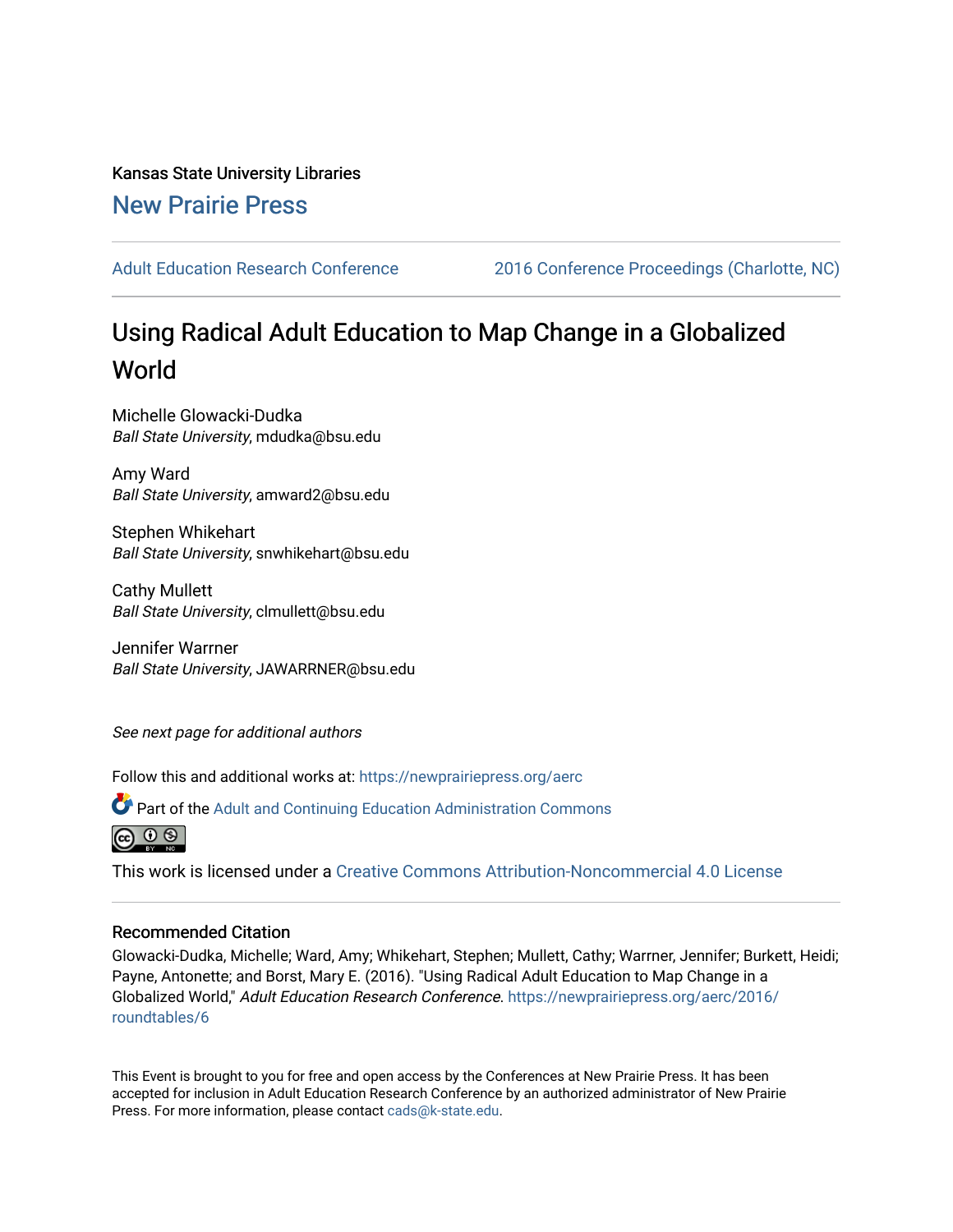# Author Information

Michelle Glowacki-Dudka, Amy Ward, Stephen Whikehart, Cathy Mullett, Jennifer Warrner, Heidi Burkett, Antonette Payne, and Mary E. Borst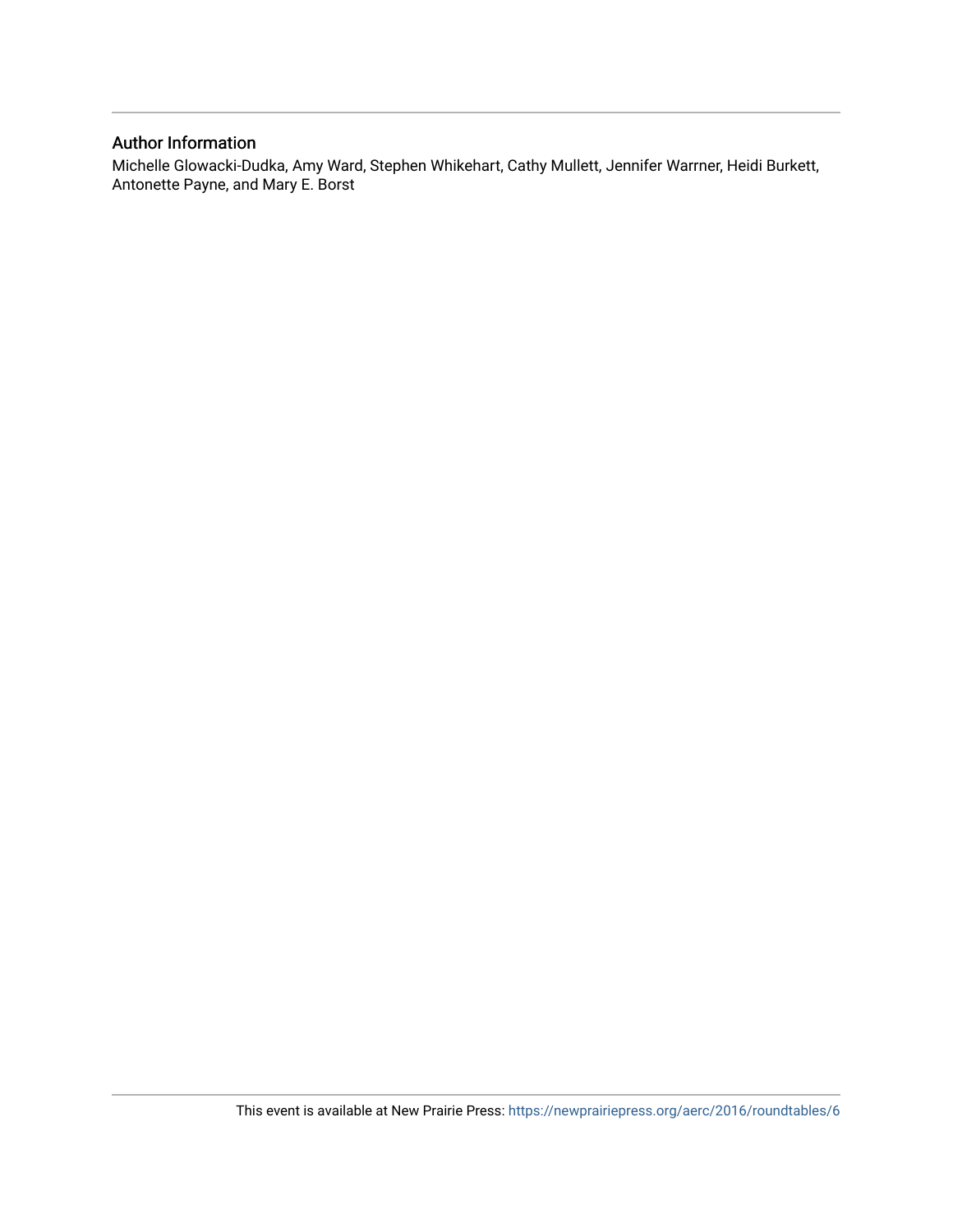### **Using Radical Adult Education to Map Change in a Globalized World**

Michelle Glowacki-Dudka, Amy Ward, Stephen Whikehart, Cathy Mullett, Jennifer Warrner, Heidi Burkett, Antonette Payne, and Mary E. Borst Ball State University

**Abstract:** Radical adult education supports change agents within their sphere of influence. Cultural mapping can stake claims, identify benchmarks, grow networks, or develop participatory action research within the identified community.

**Keywords**: radical adult education, cultural mapping, transformative learning

"Adult education leaders of the future have a role to play in addressing global issues" (Merriam, Courtenay, & Cervero, 2006, p. xiv). Radical adult education takes on sociologically inspired outcomes when applied to transformative learning theory (Schugurensky, 2001). When framing the role of adult educator as social change agent within a classroom context, students can become overwhelmed by the issues and fall into a depressed state or they can find their voice and power to take on an active role within their own community context. During a recent doctoral seminar in lifelong learning, we saw an opportunity to develop our leadership as change agents in a globalized, neo-liberal world. The class used the radical adult education tradition to "unveil the social, economic, and political dynamics of oppressions that are embedded in everyday situations and practices and of becoming aware of the socially constructed nature of our beliefs, values, ideas, and tastes" (Schugurensky, 2001, p. 60). We constructed six integrated dialogues building on large themes, such as globalization, capitalism, and impacts of the market economy; marginalized populations; health and the environment; community empowerment; educational systems and other topics connected to transformative learning. Learners saw opportunities to make a difference within their own professional contexts and began to develop action plans that could be implemented in the future through either academic research or professional practice.

As Schugurensky (2001) suggests, the radical approach to our critical reflection and transformations was "fundamentally emancipatory since it involves social critique, addresses oppressive social structures and results in transformation of a comprehensive worldview and eventually in social change" (p. 61). Through our roles as adult educators in our own communities we choose to think positively and take this critique of the world into our hands as applicable methods, techniques, critical thinking, conversations, and benchmarks. Through our work, we encourage others to get involved in positive social changes. Budd Hall (2001) provides the call to action:

It is time to claim back the power of the Utopian vision. In claiming back of the power of a vision of the world we want, as opposed to the world we do not want, adult learning has an important role to play. (p. 44)

Each adult educator works within a sphere of influence, professionally, personally, and within an academic setting. "The adult learning and training world is rich with networks, websites, newsletters, conferences, and other structures of communication that already exist to support the search for New Utopian visions" (Hall, 2001, p. 44). We can use cultural mapping to better define this sphere and identify points of entry for change or community action. Cultural mapping can be used as an "action journey undertaken to identify, investigate or reclaim